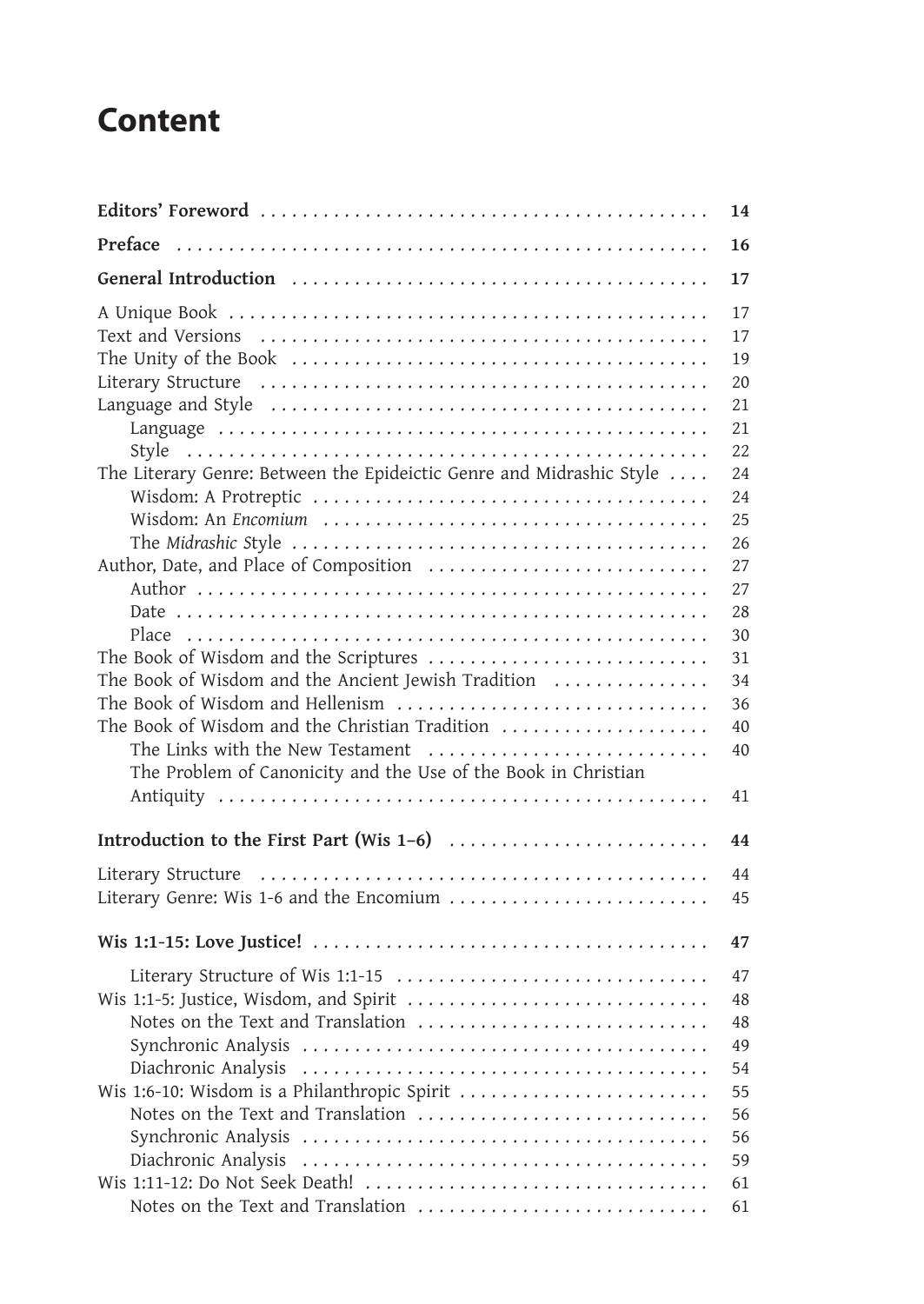| 6<br>Wis 1:16-2:24: The Godless Summon Death through Their Words and<br><b>Deeds</b><br>Literary Structure of Wis 1:16-2:24<br>Wis 1:16-2:5: The Party of Death: A Life without Meaning<br>Notes on the Text and Translation<br>Notes on the Text and Translation<br>Wis 2:10-16: Let Us Oppress the Just Man!<br>Notes on the Text and Translation<br>Wis 2:17-20: Let Us See If the Just One Is the Child of God !<br>Notes on the Text and Translation<br>Notes on the Text and Translation<br>Summary of Wis 1:16 - 2:24: The Identity of the Ungodly and That of the<br>Just<br>Wis 3-4: The Just and the Godless between Life and Death: Four Con-<br>The First Diptych: The Destiny of the Just and the Ungodly (Wis $3:1-12$ ).<br>Wis 3:1-9: The Just Are in the Hand of God and Will Govern Nations<br>Notes on the Text and Translation<br>Wis 3:10-12: The Ungodly and Their Descendants<br>Notes on the Text and Translation<br>The Second Diptych: The Barren Woman, the Eunuch and the Infertility of |            |
|----------------------------------------------------------------------------------------------------------------------------------------------------------------------------------------------------------------------------------------------------------------------------------------------------------------------------------------------------------------------------------------------------------------------------------------------------------------------------------------------------------------------------------------------------------------------------------------------------------------------------------------------------------------------------------------------------------------------------------------------------------------------------------------------------------------------------------------------------------------------------------------------------------------------------------------------------------------------------------------------------------------------|------------|
|                                                                                                                                                                                                                                                                                                                                                                                                                                                                                                                                                                                                                                                                                                                                                                                                                                                                                                                                                                                                                      | Content    |
|                                                                                                                                                                                                                                                                                                                                                                                                                                                                                                                                                                                                                                                                                                                                                                                                                                                                                                                                                                                                                      | 62         |
|                                                                                                                                                                                                                                                                                                                                                                                                                                                                                                                                                                                                                                                                                                                                                                                                                                                                                                                                                                                                                      | 64         |
|                                                                                                                                                                                                                                                                                                                                                                                                                                                                                                                                                                                                                                                                                                                                                                                                                                                                                                                                                                                                                      | 65         |
|                                                                                                                                                                                                                                                                                                                                                                                                                                                                                                                                                                                                                                                                                                                                                                                                                                                                                                                                                                                                                      | 65         |
|                                                                                                                                                                                                                                                                                                                                                                                                                                                                                                                                                                                                                                                                                                                                                                                                                                                                                                                                                                                                                      | 67<br>69   |
|                                                                                                                                                                                                                                                                                                                                                                                                                                                                                                                                                                                                                                                                                                                                                                                                                                                                                                                                                                                                                      |            |
|                                                                                                                                                                                                                                                                                                                                                                                                                                                                                                                                                                                                                                                                                                                                                                                                                                                                                                                                                                                                                      |            |
|                                                                                                                                                                                                                                                                                                                                                                                                                                                                                                                                                                                                                                                                                                                                                                                                                                                                                                                                                                                                                      | 70         |
|                                                                                                                                                                                                                                                                                                                                                                                                                                                                                                                                                                                                                                                                                                                                                                                                                                                                                                                                                                                                                      | 70         |
|                                                                                                                                                                                                                                                                                                                                                                                                                                                                                                                                                                                                                                                                                                                                                                                                                                                                                                                                                                                                                      | 71         |
|                                                                                                                                                                                                                                                                                                                                                                                                                                                                                                                                                                                                                                                                                                                                                                                                                                                                                                                                                                                                                      | 72         |
|                                                                                                                                                                                                                                                                                                                                                                                                                                                                                                                                                                                                                                                                                                                                                                                                                                                                                                                                                                                                                      | 72<br>75   |
|                                                                                                                                                                                                                                                                                                                                                                                                                                                                                                                                                                                                                                                                                                                                                                                                                                                                                                                                                                                                                      | 77         |
|                                                                                                                                                                                                                                                                                                                                                                                                                                                                                                                                                                                                                                                                                                                                                                                                                                                                                                                                                                                                                      | 78         |
|                                                                                                                                                                                                                                                                                                                                                                                                                                                                                                                                                                                                                                                                                                                                                                                                                                                                                                                                                                                                                      | 79         |
|                                                                                                                                                                                                                                                                                                                                                                                                                                                                                                                                                                                                                                                                                                                                                                                                                                                                                                                                                                                                                      | 79         |
|                                                                                                                                                                                                                                                                                                                                                                                                                                                                                                                                                                                                                                                                                                                                                                                                                                                                                                                                                                                                                      | 81         |
|                                                                                                                                                                                                                                                                                                                                                                                                                                                                                                                                                                                                                                                                                                                                                                                                                                                                                                                                                                                                                      | 81         |
|                                                                                                                                                                                                                                                                                                                                                                                                                                                                                                                                                                                                                                                                                                                                                                                                                                                                                                                                                                                                                      | 82         |
|                                                                                                                                                                                                                                                                                                                                                                                                                                                                                                                                                                                                                                                                                                                                                                                                                                                                                                                                                                                                                      | 84<br>85   |
|                                                                                                                                                                                                                                                                                                                                                                                                                                                                                                                                                                                                                                                                                                                                                                                                                                                                                                                                                                                                                      | 86         |
|                                                                                                                                                                                                                                                                                                                                                                                                                                                                                                                                                                                                                                                                                                                                                                                                                                                                                                                                                                                                                      | 86         |
|                                                                                                                                                                                                                                                                                                                                                                                                                                                                                                                                                                                                                                                                                                                                                                                                                                                                                                                                                                                                                      | 88         |
|                                                                                                                                                                                                                                                                                                                                                                                                                                                                                                                                                                                                                                                                                                                                                                                                                                                                                                                                                                                                                      | 89         |
|                                                                                                                                                                                                                                                                                                                                                                                                                                                                                                                                                                                                                                                                                                                                                                                                                                                                                                                                                                                                                      | 89         |
|                                                                                                                                                                                                                                                                                                                                                                                                                                                                                                                                                                                                                                                                                                                                                                                                                                                                                                                                                                                                                      | 90         |
|                                                                                                                                                                                                                                                                                                                                                                                                                                                                                                                                                                                                                                                                                                                                                                                                                                                                                                                                                                                                                      | 92         |
|                                                                                                                                                                                                                                                                                                                                                                                                                                                                                                                                                                                                                                                                                                                                                                                                                                                                                                                                                                                                                      | 93         |
|                                                                                                                                                                                                                                                                                                                                                                                                                                                                                                                                                                                                                                                                                                                                                                                                                                                                                                                                                                                                                      |            |
|                                                                                                                                                                                                                                                                                                                                                                                                                                                                                                                                                                                                                                                                                                                                                                                                                                                                                                                                                                                                                      |            |
|                                                                                                                                                                                                                                                                                                                                                                                                                                                                                                                                                                                                                                                                                                                                                                                                                                                                                                                                                                                                                      | 97         |
|                                                                                                                                                                                                                                                                                                                                                                                                                                                                                                                                                                                                                                                                                                                                                                                                                                                                                                                                                                                                                      | 97         |
|                                                                                                                                                                                                                                                                                                                                                                                                                                                                                                                                                                                                                                                                                                                                                                                                                                                                                                                                                                                                                      | 101        |
|                                                                                                                                                                                                                                                                                                                                                                                                                                                                                                                                                                                                                                                                                                                                                                                                                                                                                                                                                                                                                      | 101        |
|                                                                                                                                                                                                                                                                                                                                                                                                                                                                                                                                                                                                                                                                                                                                                                                                                                                                                                                                                                                                                      | 102<br>103 |
|                                                                                                                                                                                                                                                                                                                                                                                                                                                                                                                                                                                                                                                                                                                                                                                                                                                                                                                                                                                                                      | 107        |
|                                                                                                                                                                                                                                                                                                                                                                                                                                                                                                                                                                                                                                                                                                                                                                                                                                                                                                                                                                                                                      | 111        |
|                                                                                                                                                                                                                                                                                                                                                                                                                                                                                                                                                                                                                                                                                                                                                                                                                                                                                                                                                                                                                      | 112        |
|                                                                                                                                                                                                                                                                                                                                                                                                                                                                                                                                                                                                                                                                                                                                                                                                                                                                                                                                                                                                                      | 112        |
|                                                                                                                                                                                                                                                                                                                                                                                                                                                                                                                                                                                                                                                                                                                                                                                                                                                                                                                                                                                                                      | 113        |
|                                                                                                                                                                                                                                                                                                                                                                                                                                                                                                                                                                                                                                                                                                                                                                                                                                                                                                                                                                                                                      |            |
|                                                                                                                                                                                                                                                                                                                                                                                                                                                                                                                                                                                                                                                                                                                                                                                                                                                                                                                                                                                                                      | 114        |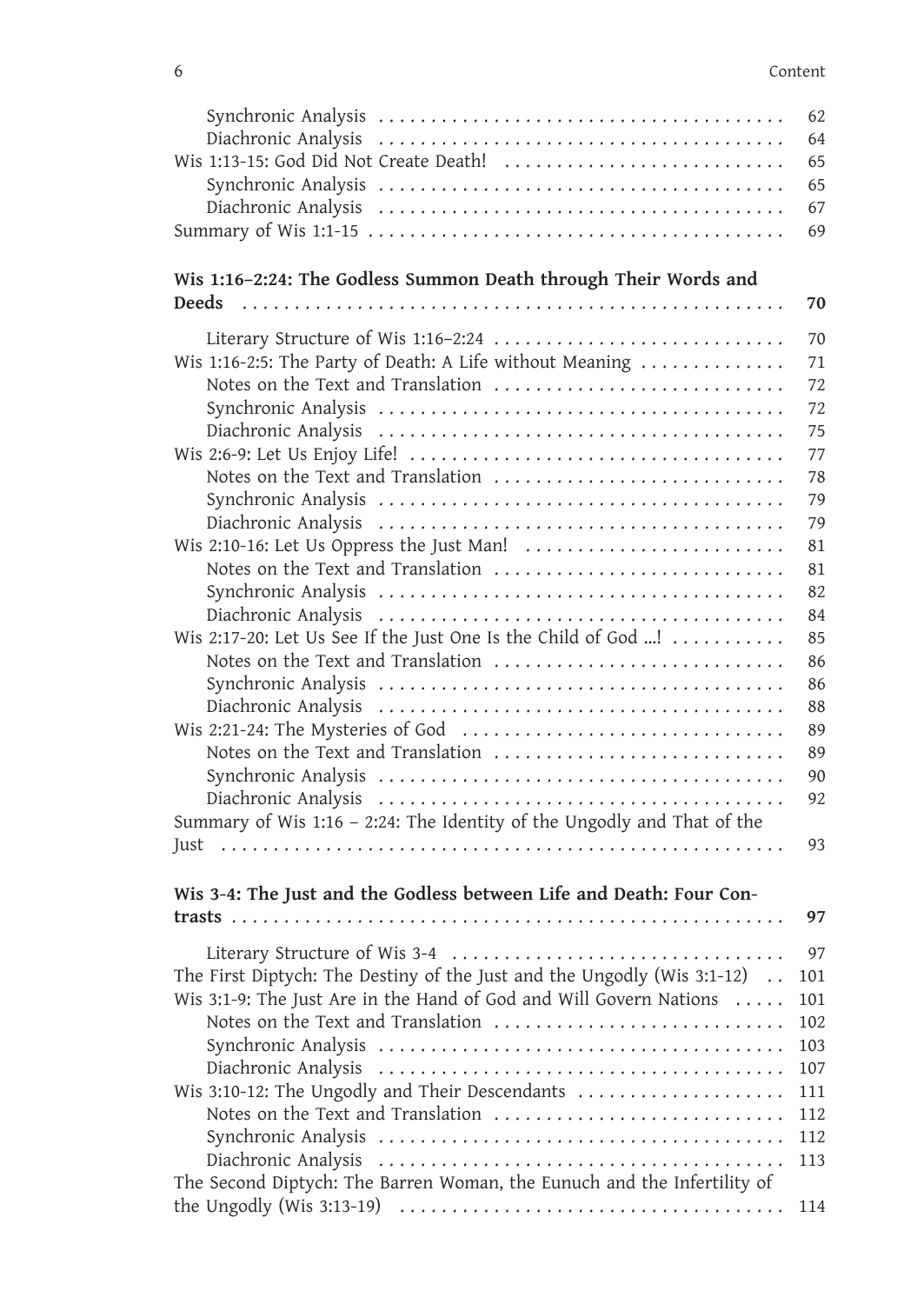| Content<br>Wis 3:13-15: Praise for the Childless and the Eunuch<br>Wis 3:16-19: The Children of the Godless<br>The Third Diptych: Virtue and Children (Wis 4:1-6)<br>Notes on the Text and Translation<br>121<br>122<br>Diachronic Analysis<br>124<br>The Fourth Diptych: The Premature Death of the Just and the Sad Death of<br>the Ungodly (Wis 4:7-20) $\ldots$ $\ldots$ $\ldots$ $\ldots$ $\ldots$ $\ldots$ $\ldots$<br>Notes on the Text and Translation<br>Wis 4:7-16: The Premature Death of the Just<br>Wis 4:17-20: The Sad Death of the Godless<br>Wis 5: Concluding Contrast of the Just and the Godless before the Back-<br>The Literary Structure of Wis 5<br>139<br>Wis 5:1-3: Introduction to the Second Discourse of the Ungodly<br>140<br>Notes on the Text and Translation<br>141<br>Wis 5:4-13: The Discourse of the Ungodly<br>Notes on the Text and Translation<br>Wis 5:14-23: The Vain Hope of the Ungodly and the Blessed Destiny of the<br>151<br>Notes on the Text and Translation<br>152<br>Wis 6:1-21: A New Appeal to the Readers<br>The Literary Structure of Wis 6<br>Notes on the Text and Translation<br>168<br>Wis 6:12-21: Wisdom Searches for the One Searching for Her<br>170<br>Notes on the Text and Translation<br>171<br>Wis 6:22-25: I Will Explain the Nature of Wisdom to You |            |
|----------------------------------------------------------------------------------------------------------------------------------------------------------------------------------------------------------------------------------------------------------------------------------------------------------------------------------------------------------------------------------------------------------------------------------------------------------------------------------------------------------------------------------------------------------------------------------------------------------------------------------------------------------------------------------------------------------------------------------------------------------------------------------------------------------------------------------------------------------------------------------------------------------------------------------------------------------------------------------------------------------------------------------------------------------------------------------------------------------------------------------------------------------------------------------------------------------------------------------------------------------------------------------------------------------------------------|------------|
|                                                                                                                                                                                                                                                                                                                                                                                                                                                                                                                                                                                                                                                                                                                                                                                                                                                                                                                                                                                                                                                                                                                                                                                                                                                                                                                            |            |
|                                                                                                                                                                                                                                                                                                                                                                                                                                                                                                                                                                                                                                                                                                                                                                                                                                                                                                                                                                                                                                                                                                                                                                                                                                                                                                                            | 7          |
|                                                                                                                                                                                                                                                                                                                                                                                                                                                                                                                                                                                                                                                                                                                                                                                                                                                                                                                                                                                                                                                                                                                                                                                                                                                                                                                            | 114        |
|                                                                                                                                                                                                                                                                                                                                                                                                                                                                                                                                                                                                                                                                                                                                                                                                                                                                                                                                                                                                                                                                                                                                                                                                                                                                                                                            | 115        |
|                                                                                                                                                                                                                                                                                                                                                                                                                                                                                                                                                                                                                                                                                                                                                                                                                                                                                                                                                                                                                                                                                                                                                                                                                                                                                                                            | 115        |
|                                                                                                                                                                                                                                                                                                                                                                                                                                                                                                                                                                                                                                                                                                                                                                                                                                                                                                                                                                                                                                                                                                                                                                                                                                                                                                                            | 117        |
|                                                                                                                                                                                                                                                                                                                                                                                                                                                                                                                                                                                                                                                                                                                                                                                                                                                                                                                                                                                                                                                                                                                                                                                                                                                                                                                            | 118        |
|                                                                                                                                                                                                                                                                                                                                                                                                                                                                                                                                                                                                                                                                                                                                                                                                                                                                                                                                                                                                                                                                                                                                                                                                                                                                                                                            | 120        |
|                                                                                                                                                                                                                                                                                                                                                                                                                                                                                                                                                                                                                                                                                                                                                                                                                                                                                                                                                                                                                                                                                                                                                                                                                                                                                                                            |            |
|                                                                                                                                                                                                                                                                                                                                                                                                                                                                                                                                                                                                                                                                                                                                                                                                                                                                                                                                                                                                                                                                                                                                                                                                                                                                                                                            |            |
|                                                                                                                                                                                                                                                                                                                                                                                                                                                                                                                                                                                                                                                                                                                                                                                                                                                                                                                                                                                                                                                                                                                                                                                                                                                                                                                            |            |
|                                                                                                                                                                                                                                                                                                                                                                                                                                                                                                                                                                                                                                                                                                                                                                                                                                                                                                                                                                                                                                                                                                                                                                                                                                                                                                                            | 126        |
|                                                                                                                                                                                                                                                                                                                                                                                                                                                                                                                                                                                                                                                                                                                                                                                                                                                                                                                                                                                                                                                                                                                                                                                                                                                                                                                            | 127        |
|                                                                                                                                                                                                                                                                                                                                                                                                                                                                                                                                                                                                                                                                                                                                                                                                                                                                                                                                                                                                                                                                                                                                                                                                                                                                                                                            | 128        |
|                                                                                                                                                                                                                                                                                                                                                                                                                                                                                                                                                                                                                                                                                                                                                                                                                                                                                                                                                                                                                                                                                                                                                                                                                                                                                                                            | 128        |
|                                                                                                                                                                                                                                                                                                                                                                                                                                                                                                                                                                                                                                                                                                                                                                                                                                                                                                                                                                                                                                                                                                                                                                                                                                                                                                                            | 131        |
|                                                                                                                                                                                                                                                                                                                                                                                                                                                                                                                                                                                                                                                                                                                                                                                                                                                                                                                                                                                                                                                                                                                                                                                                                                                                                                                            | 133        |
|                                                                                                                                                                                                                                                                                                                                                                                                                                                                                                                                                                                                                                                                                                                                                                                                                                                                                                                                                                                                                                                                                                                                                                                                                                                                                                                            | 137        |
|                                                                                                                                                                                                                                                                                                                                                                                                                                                                                                                                                                                                                                                                                                                                                                                                                                                                                                                                                                                                                                                                                                                                                                                                                                                                                                                            |            |
|                                                                                                                                                                                                                                                                                                                                                                                                                                                                                                                                                                                                                                                                                                                                                                                                                                                                                                                                                                                                                                                                                                                                                                                                                                                                                                                            | 139        |
|                                                                                                                                                                                                                                                                                                                                                                                                                                                                                                                                                                                                                                                                                                                                                                                                                                                                                                                                                                                                                                                                                                                                                                                                                                                                                                                            |            |
|                                                                                                                                                                                                                                                                                                                                                                                                                                                                                                                                                                                                                                                                                                                                                                                                                                                                                                                                                                                                                                                                                                                                                                                                                                                                                                                            |            |
|                                                                                                                                                                                                                                                                                                                                                                                                                                                                                                                                                                                                                                                                                                                                                                                                                                                                                                                                                                                                                                                                                                                                                                                                                                                                                                                            |            |
|                                                                                                                                                                                                                                                                                                                                                                                                                                                                                                                                                                                                                                                                                                                                                                                                                                                                                                                                                                                                                                                                                                                                                                                                                                                                                                                            | 141        |
|                                                                                                                                                                                                                                                                                                                                                                                                                                                                                                                                                                                                                                                                                                                                                                                                                                                                                                                                                                                                                                                                                                                                                                                                                                                                                                                            | 142        |
|                                                                                                                                                                                                                                                                                                                                                                                                                                                                                                                                                                                                                                                                                                                                                                                                                                                                                                                                                                                                                                                                                                                                                                                                                                                                                                                            | 143        |
|                                                                                                                                                                                                                                                                                                                                                                                                                                                                                                                                                                                                                                                                                                                                                                                                                                                                                                                                                                                                                                                                                                                                                                                                                                                                                                                            | 144        |
|                                                                                                                                                                                                                                                                                                                                                                                                                                                                                                                                                                                                                                                                                                                                                                                                                                                                                                                                                                                                                                                                                                                                                                                                                                                                                                                            | 146        |
|                                                                                                                                                                                                                                                                                                                                                                                                                                                                                                                                                                                                                                                                                                                                                                                                                                                                                                                                                                                                                                                                                                                                                                                                                                                                                                                            |            |
|                                                                                                                                                                                                                                                                                                                                                                                                                                                                                                                                                                                                                                                                                                                                                                                                                                                                                                                                                                                                                                                                                                                                                                                                                                                                                                                            |            |
|                                                                                                                                                                                                                                                                                                                                                                                                                                                                                                                                                                                                                                                                                                                                                                                                                                                                                                                                                                                                                                                                                                                                                                                                                                                                                                                            |            |
|                                                                                                                                                                                                                                                                                                                                                                                                                                                                                                                                                                                                                                                                                                                                                                                                                                                                                                                                                                                                                                                                                                                                                                                                                                                                                                                            | 153        |
|                                                                                                                                                                                                                                                                                                                                                                                                                                                                                                                                                                                                                                                                                                                                                                                                                                                                                                                                                                                                                                                                                                                                                                                                                                                                                                                            | 158        |
|                                                                                                                                                                                                                                                                                                                                                                                                                                                                                                                                                                                                                                                                                                                                                                                                                                                                                                                                                                                                                                                                                                                                                                                                                                                                                                                            | 160        |
|                                                                                                                                                                                                                                                                                                                                                                                                                                                                                                                                                                                                                                                                                                                                                                                                                                                                                                                                                                                                                                                                                                                                                                                                                                                                                                                            |            |
|                                                                                                                                                                                                                                                                                                                                                                                                                                                                                                                                                                                                                                                                                                                                                                                                                                                                                                                                                                                                                                                                                                                                                                                                                                                                                                                            | <b>161</b> |
|                                                                                                                                                                                                                                                                                                                                                                                                                                                                                                                                                                                                                                                                                                                                                                                                                                                                                                                                                                                                                                                                                                                                                                                                                                                                                                                            | 161        |
|                                                                                                                                                                                                                                                                                                                                                                                                                                                                                                                                                                                                                                                                                                                                                                                                                                                                                                                                                                                                                                                                                                                                                                                                                                                                                                                            | 163        |
|                                                                                                                                                                                                                                                                                                                                                                                                                                                                                                                                                                                                                                                                                                                                                                                                                                                                                                                                                                                                                                                                                                                                                                                                                                                                                                                            | 164        |
|                                                                                                                                                                                                                                                                                                                                                                                                                                                                                                                                                                                                                                                                                                                                                                                                                                                                                                                                                                                                                                                                                                                                                                                                                                                                                                                            | 164        |
|                                                                                                                                                                                                                                                                                                                                                                                                                                                                                                                                                                                                                                                                                                                                                                                                                                                                                                                                                                                                                                                                                                                                                                                                                                                                                                                            |            |
|                                                                                                                                                                                                                                                                                                                                                                                                                                                                                                                                                                                                                                                                                                                                                                                                                                                                                                                                                                                                                                                                                                                                                                                                                                                                                                                            |            |
|                                                                                                                                                                                                                                                                                                                                                                                                                                                                                                                                                                                                                                                                                                                                                                                                                                                                                                                                                                                                                                                                                                                                                                                                                                                                                                                            | 171        |
|                                                                                                                                                                                                                                                                                                                                                                                                                                                                                                                                                                                                                                                                                                                                                                                                                                                                                                                                                                                                                                                                                                                                                                                                                                                                                                                            | 175        |
|                                                                                                                                                                                                                                                                                                                                                                                                                                                                                                                                                                                                                                                                                                                                                                                                                                                                                                                                                                                                                                                                                                                                                                                                                                                                                                                            | 175        |
|                                                                                                                                                                                                                                                                                                                                                                                                                                                                                                                                                                                                                                                                                                                                                                                                                                                                                                                                                                                                                                                                                                                                                                                                                                                                                                                            |            |
|                                                                                                                                                                                                                                                                                                                                                                                                                                                                                                                                                                                                                                                                                                                                                                                                                                                                                                                                                                                                                                                                                                                                                                                                                                                                                                                            |            |
|                                                                                                                                                                                                                                                                                                                                                                                                                                                                                                                                                                                                                                                                                                                                                                                                                                                                                                                                                                                                                                                                                                                                                                                                                                                                                                                            |            |
|                                                                                                                                                                                                                                                                                                                                                                                                                                                                                                                                                                                                                                                                                                                                                                                                                                                                                                                                                                                                                                                                                                                                                                                                                                                                                                                            |            |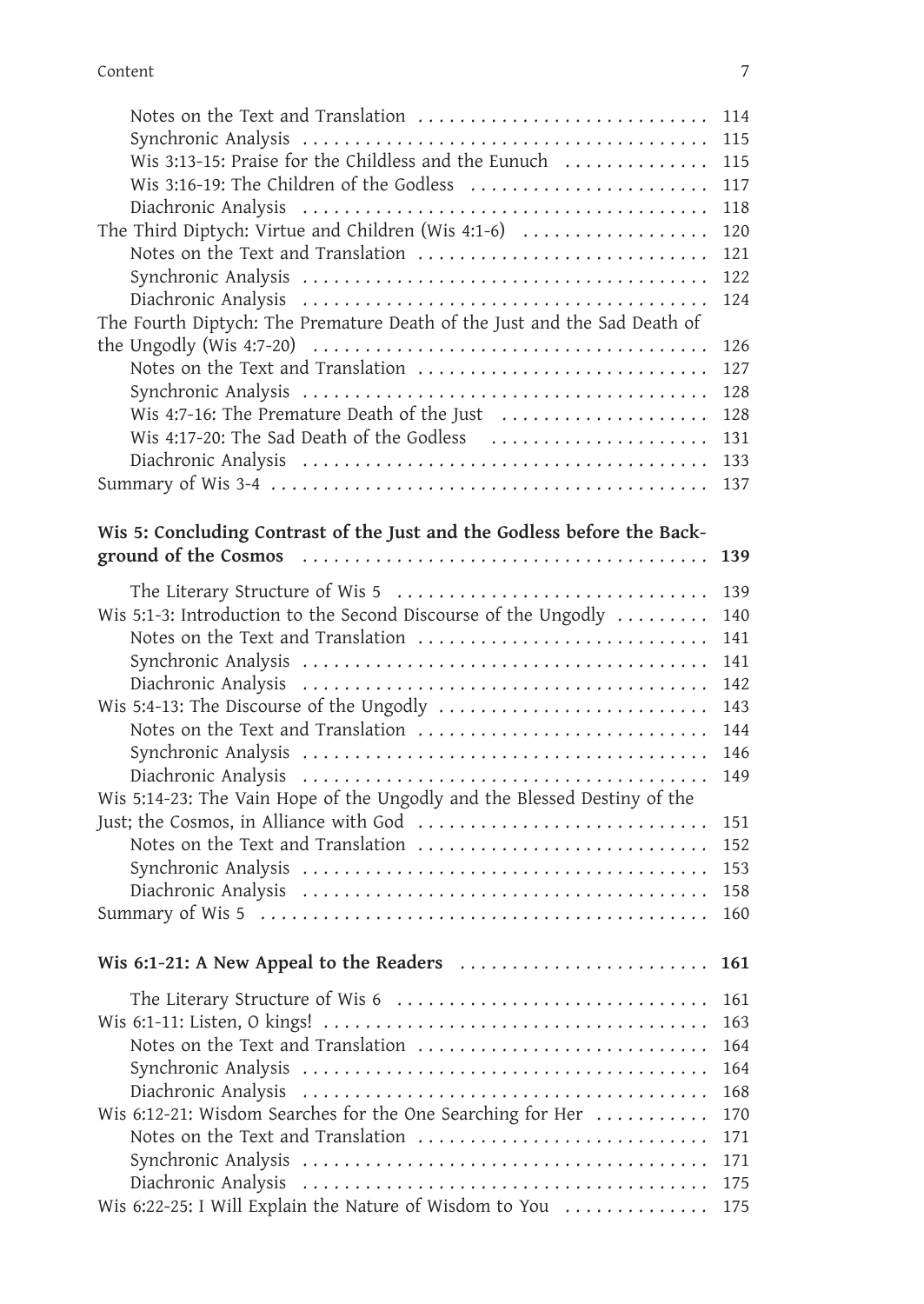| 8                   | Content                                                                                                                |
|---------------------|------------------------------------------------------------------------------------------------------------------------|
|                     | Notes on the Text and Translation<br>176                                                                               |
|                     | 176                                                                                                                    |
|                     | 178                                                                                                                    |
|                     | 179                                                                                                                    |
|                     | Introduction to the Second Part (Wis 7-9)<br>181                                                                       |
|                     | 183                                                                                                                    |
|                     | The Literary Structure of Wis 7-8<br>183                                                                               |
|                     | 186                                                                                                                    |
|                     | Notes on the Text and Translation<br>186                                                                               |
|                     | 187                                                                                                                    |
|                     | 188<br>190                                                                                                             |
|                     | Notes on the Text and Translation<br>190                                                                               |
|                     | 191                                                                                                                    |
|                     | 192                                                                                                                    |
|                     | 194                                                                                                                    |
|                     | Notes on the Text and Translation<br>194                                                                               |
|                     | 196                                                                                                                    |
|                     | 199<br>201                                                                                                             |
|                     | Notes on the Text and Translation<br>202                                                                               |
|                     | 203                                                                                                                    |
|                     | 207                                                                                                                    |
|                     | The Theological Sense of Wis 7:22b-23 in Light of Its Sources<br>210                                                   |
|                     | Wis 8:2-9: Wisdom as Spouse, Friend, Counsellor<br>215                                                                 |
|                     | Notes on the Text and Translation<br>216                                                                               |
|                     | 216                                                                                                                    |
|                     | Wis 8:2-4: Wisdom, Friend and Counsellor<br>216<br>218                                                                 |
| Diachronic Analysis | Wis 8:5-8: Wisdom Is Superior to Every Good<br>221                                                                     |
|                     | 223                                                                                                                    |
|                     | 224                                                                                                                    |
|                     | Wis 8:10-12: The Gifts Offered by Wisdom<br>224                                                                        |
|                     | Wis 8:13: The Gift of Immortality<br>225                                                                               |
|                     | Wis 8:14-16: Wisdom, the Art of Good Governance<br>225                                                                 |
|                     | 226                                                                                                                    |
|                     | Wis 8:17-21: A Prayer to Obtain Wisdom<br>228                                                                          |
|                     | Notes on the Text and Translation<br>229<br>229                                                                        |
|                     | 233                                                                                                                    |
|                     | 235                                                                                                                    |
|                     |                                                                                                                        |
|                     | Wis 9: The Prayer to Obtain Wisdom<br>237                                                                              |
|                     | 237                                                                                                                    |
|                     | Wis 9:1-6: The First Strophe - Wisdom, Creation, and Human Weakness<br>239<br>Notes on the Text and Translation<br>239 |
|                     |                                                                                                                        |
|                     |                                                                                                                        |
|                     |                                                                                                                        |
|                     |                                                                                                                        |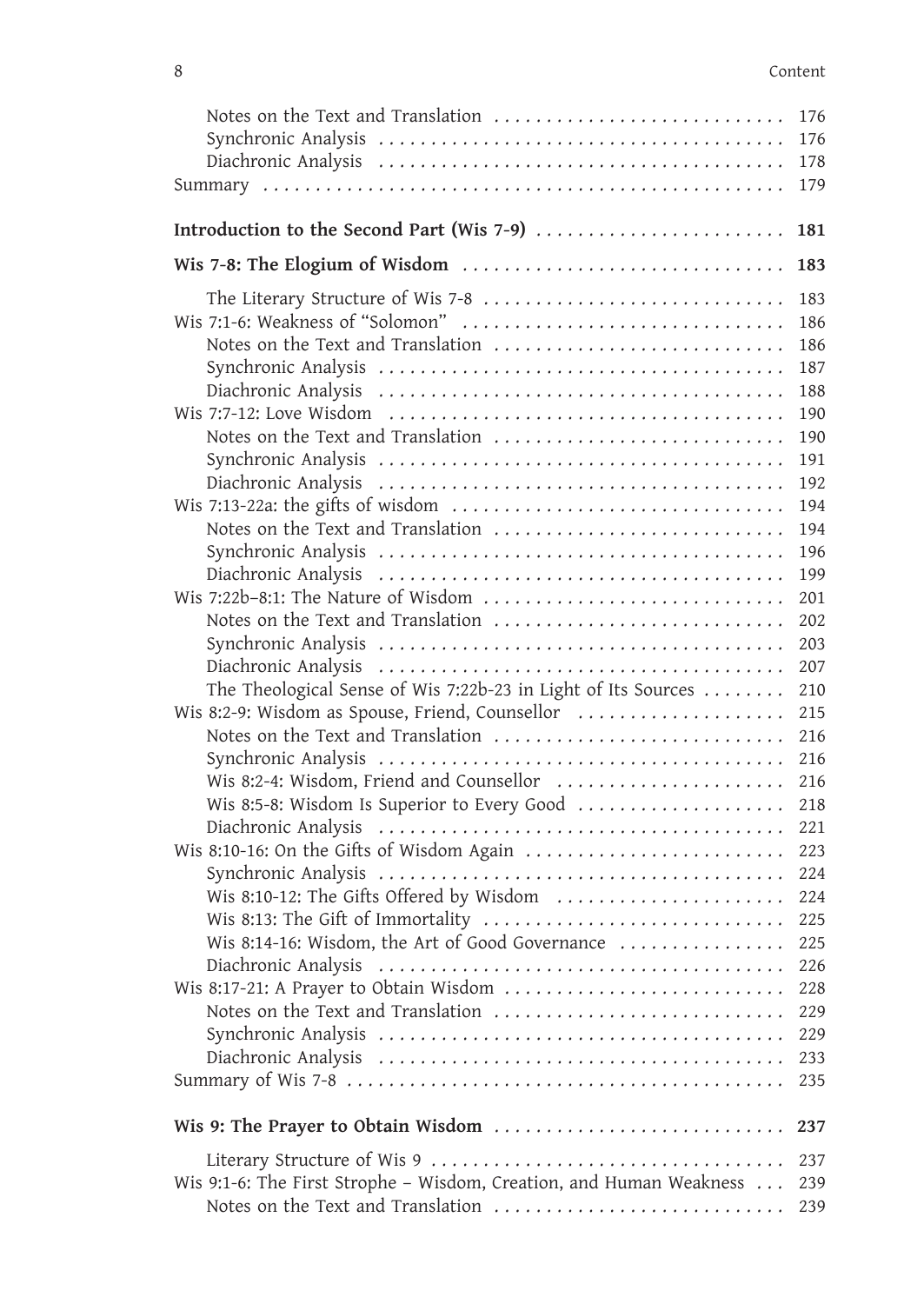| Content                                                                                            | 9          |
|----------------------------------------------------------------------------------------------------|------------|
|                                                                                                    | 239        |
|                                                                                                    | 242        |
| Wis 9:7-12: The Second Strophe - Wisdom and God                                                    | 243        |
|                                                                                                    | 243<br>247 |
|                                                                                                    | 248        |
| Wis 9:13-18: The Third Strophe - Wisdom, the Will of God, and Salvation.                           | 250        |
| Notes on the Text and Translation                                                                  | 251        |
|                                                                                                    | 251        |
|                                                                                                    | 254<br>258 |
|                                                                                                    |            |
|                                                                                                    | 260        |
| Wis 10: Wisdom's Work in History from Adam to Moses                                                | 263        |
| The Structure and Literary Genre of Wis 10                                                         | 263        |
| Wis 10:1-4: Adam, Cain and Abel, Noah                                                              | 265        |
|                                                                                                    | 266        |
|                                                                                                    | 267        |
| Notes on the Text and Translation                                                                  | 269<br>269 |
|                                                                                                    | 269        |
|                                                                                                    | 271        |
|                                                                                                    | 272        |
| Notes on the Text and Translation                                                                  | 272        |
|                                                                                                    | 273<br>273 |
|                                                                                                    | 276        |
| Notes on the Text and Translation                                                                  | 276        |
|                                                                                                    | 276        |
|                                                                                                    | 277<br>278 |
| Notes on the Text and Translation                                                                  | 279        |
|                                                                                                    | 279        |
|                                                                                                    | 282        |
|                                                                                                    | 284        |
| Wis 11:1-14: The First Antithesis $\ldots \ldots \ldots \ldots \ldots \ldots \ldots \ldots \ldots$ | 286        |
| Literary Structure of Wis 11:1-14                                                                  | 286        |
| Wis 11:1-5: The Introduction to the Seven Antitheses                                               | 287        |
| Notes on the Text and Translation                                                                  | 287        |
|                                                                                                    | 288        |
| Wis 11:6-14: The First Antithesis. The Water Changed into Blood; the Water                         | 289        |
|                                                                                                    | 290        |
| Notes on the Text and Translation                                                                  | 290        |
|                                                                                                    | 291        |
|                                                                                                    | 292        |
|                                                                                                    |            |
|                                                                                                    |            |
|                                                                                                    |            |
|                                                                                                    |            |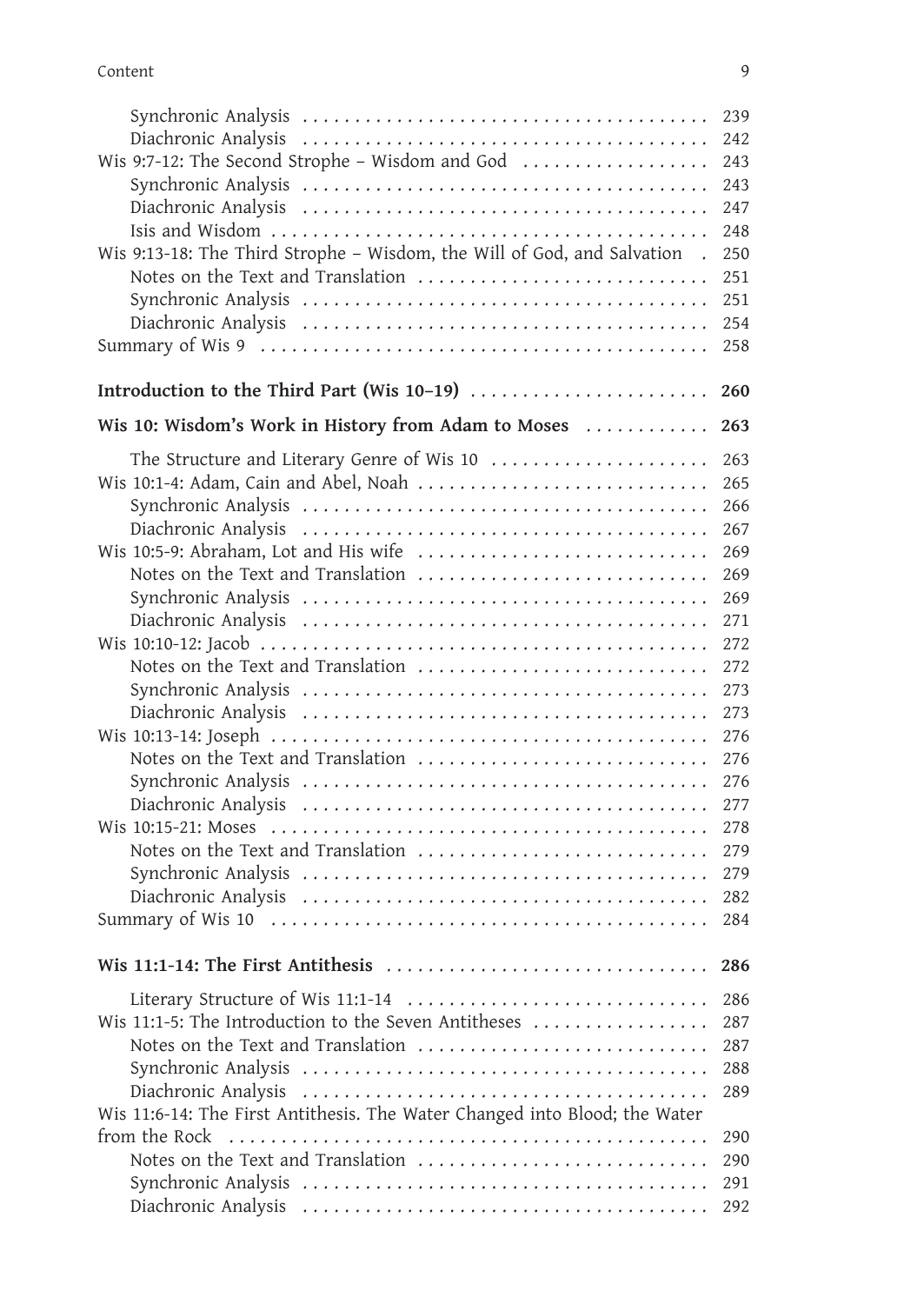| 10                                                                                                                                                                                                                                                                                                                                                                                                                                                                                   | Content                                                                                                                                         |
|--------------------------------------------------------------------------------------------------------------------------------------------------------------------------------------------------------------------------------------------------------------------------------------------------------------------------------------------------------------------------------------------------------------------------------------------------------------------------------------|-------------------------------------------------------------------------------------------------------------------------------------------------|
|                                                                                                                                                                                                                                                                                                                                                                                                                                                                                      |                                                                                                                                                 |
| Literary Structure of Wis 11:15-12:27<br>Wis 11:15-12:2: Divine Moderation towards Egypt<br>Wis 12:3-21: Divine Moderation towards the Canaanites and Its Lessons<br>Notes on the Text and Translation                                                                                                                                                                                                                                                                               | 294<br>296<br>297<br>298<br>303<br>307<br>308<br>310<br>315<br>317<br>318<br>319<br>320                                                         |
|                                                                                                                                                                                                                                                                                                                                                                                                                                                                                      | 320                                                                                                                                             |
|                                                                                                                                                                                                                                                                                                                                                                                                                                                                                      |                                                                                                                                                 |
| Literary Structure of Wis 13-15<br>Wis 13:1-9: The Religion of the Philosophers<br>Notes on the Text and Translation<br>Notes on the Text and Translation<br>Notes on the Text and Translation<br>Wis 14:11-31: Origins and Consequences of Idolatry<br>Notes on the Text and Translation<br>Wis 14:11-14: The Insubstantial Nature of the Idols<br>Wis 14:15-21: Premature Grief, Worship of Rulers, Birth of Idols<br>Wis 14:22-31: The Birth of Immorality<br>Diachronic Analysis | 323<br>326<br>327<br>328<br>332<br>335<br>335<br>336<br>337<br>338<br>339<br>340<br>340<br>343<br>345<br>347<br>348<br>348<br>350<br>351<br>356 |
| Wis 15:1-6: Faithfulness of God; Fidelity of the People<br>Notes on the Text and Translation<br>Notes on the Text and Translation                                                                                                                                                                                                                                                                                                                                                    | 360<br>360<br>361<br>363<br>364<br>365<br>365<br>367                                                                                            |
|                                                                                                                                                                                                                                                                                                                                                                                                                                                                                      | 369                                                                                                                                             |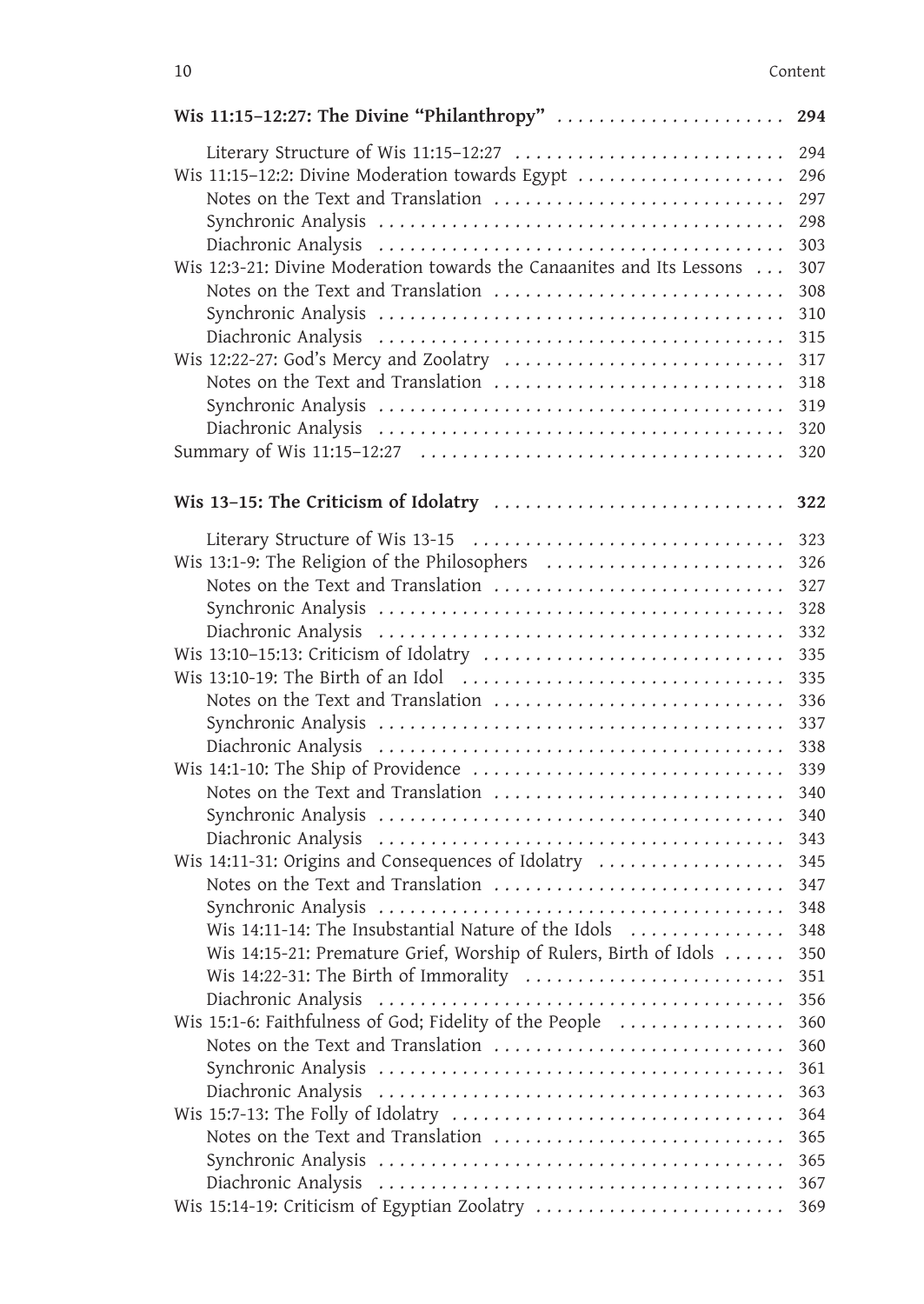| Content<br>11<br>Notes on the Text and Translation<br>370<br>372<br>Wis 16: Three Antitheses: God Punishes and Favours; God's Word Is<br>374<br>The Literary Structure of Wis 16<br>374<br>Wis 16:1-4: The Second Diptych - The Plague of the Beasts and the Quails<br>375<br>The Literary Structure of Wis 16:1-4<br>375<br>376<br>Notes on the Text and Translation<br>376<br>377<br>379<br>Wis 16:5-14: The Third Diptych - The Serpent in the Desert $\ldots \ldots \ldots$<br>380<br>380<br>380<br>Notes on the Text and Translation<br>381<br>383<br>388<br>392<br>Wis 16:15-29: Fourth Antithesis - The Hail and the Manna<br>393<br>The Literary Structure of Wis 16:15-29<br>393<br>Part One of the Diptych: Wis 16:15, 16-19, and 20-23<br>394<br>Notes on the Text and Translation<br>395<br>396<br>398<br>400<br>400<br>400<br>402<br>403<br>Wis 17:1-18:4: The Fifth Diptych - The Darkness and the Light $\dots\dots$<br>405<br>The Literary Structure of Wis 17:1-18:4<br>405<br>407<br>Notes on the Text and Translation<br>407<br>408<br>409<br>410<br>Notes on the Text and Translation<br>410<br>411<br>413<br>414<br>Notes on the Text and Translation<br>414<br>414<br>416 |  |
|-------------------------------------------------------------------------------------------------------------------------------------------------------------------------------------------------------------------------------------------------------------------------------------------------------------------------------------------------------------------------------------------------------------------------------------------------------------------------------------------------------------------------------------------------------------------------------------------------------------------------------------------------------------------------------------------------------------------------------------------------------------------------------------------------------------------------------------------------------------------------------------------------------------------------------------------------------------------------------------------------------------------------------------------------------------------------------------------------------------------------------------------------------------------------------------------------|--|
|                                                                                                                                                                                                                                                                                                                                                                                                                                                                                                                                                                                                                                                                                                                                                                                                                                                                                                                                                                                                                                                                                                                                                                                                 |  |
|                                                                                                                                                                                                                                                                                                                                                                                                                                                                                                                                                                                                                                                                                                                                                                                                                                                                                                                                                                                                                                                                                                                                                                                                 |  |
|                                                                                                                                                                                                                                                                                                                                                                                                                                                                                                                                                                                                                                                                                                                                                                                                                                                                                                                                                                                                                                                                                                                                                                                                 |  |
|                                                                                                                                                                                                                                                                                                                                                                                                                                                                                                                                                                                                                                                                                                                                                                                                                                                                                                                                                                                                                                                                                                                                                                                                 |  |
|                                                                                                                                                                                                                                                                                                                                                                                                                                                                                                                                                                                                                                                                                                                                                                                                                                                                                                                                                                                                                                                                                                                                                                                                 |  |
|                                                                                                                                                                                                                                                                                                                                                                                                                                                                                                                                                                                                                                                                                                                                                                                                                                                                                                                                                                                                                                                                                                                                                                                                 |  |
|                                                                                                                                                                                                                                                                                                                                                                                                                                                                                                                                                                                                                                                                                                                                                                                                                                                                                                                                                                                                                                                                                                                                                                                                 |  |
|                                                                                                                                                                                                                                                                                                                                                                                                                                                                                                                                                                                                                                                                                                                                                                                                                                                                                                                                                                                                                                                                                                                                                                                                 |  |
|                                                                                                                                                                                                                                                                                                                                                                                                                                                                                                                                                                                                                                                                                                                                                                                                                                                                                                                                                                                                                                                                                                                                                                                                 |  |
|                                                                                                                                                                                                                                                                                                                                                                                                                                                                                                                                                                                                                                                                                                                                                                                                                                                                                                                                                                                                                                                                                                                                                                                                 |  |
|                                                                                                                                                                                                                                                                                                                                                                                                                                                                                                                                                                                                                                                                                                                                                                                                                                                                                                                                                                                                                                                                                                                                                                                                 |  |
|                                                                                                                                                                                                                                                                                                                                                                                                                                                                                                                                                                                                                                                                                                                                                                                                                                                                                                                                                                                                                                                                                                                                                                                                 |  |
|                                                                                                                                                                                                                                                                                                                                                                                                                                                                                                                                                                                                                                                                                                                                                                                                                                                                                                                                                                                                                                                                                                                                                                                                 |  |
|                                                                                                                                                                                                                                                                                                                                                                                                                                                                                                                                                                                                                                                                                                                                                                                                                                                                                                                                                                                                                                                                                                                                                                                                 |  |
|                                                                                                                                                                                                                                                                                                                                                                                                                                                                                                                                                                                                                                                                                                                                                                                                                                                                                                                                                                                                                                                                                                                                                                                                 |  |
|                                                                                                                                                                                                                                                                                                                                                                                                                                                                                                                                                                                                                                                                                                                                                                                                                                                                                                                                                                                                                                                                                                                                                                                                 |  |
|                                                                                                                                                                                                                                                                                                                                                                                                                                                                                                                                                                                                                                                                                                                                                                                                                                                                                                                                                                                                                                                                                                                                                                                                 |  |
|                                                                                                                                                                                                                                                                                                                                                                                                                                                                                                                                                                                                                                                                                                                                                                                                                                                                                                                                                                                                                                                                                                                                                                                                 |  |
|                                                                                                                                                                                                                                                                                                                                                                                                                                                                                                                                                                                                                                                                                                                                                                                                                                                                                                                                                                                                                                                                                                                                                                                                 |  |
|                                                                                                                                                                                                                                                                                                                                                                                                                                                                                                                                                                                                                                                                                                                                                                                                                                                                                                                                                                                                                                                                                                                                                                                                 |  |
|                                                                                                                                                                                                                                                                                                                                                                                                                                                                                                                                                                                                                                                                                                                                                                                                                                                                                                                                                                                                                                                                                                                                                                                                 |  |
|                                                                                                                                                                                                                                                                                                                                                                                                                                                                                                                                                                                                                                                                                                                                                                                                                                                                                                                                                                                                                                                                                                                                                                                                 |  |
|                                                                                                                                                                                                                                                                                                                                                                                                                                                                                                                                                                                                                                                                                                                                                                                                                                                                                                                                                                                                                                                                                                                                                                                                 |  |
|                                                                                                                                                                                                                                                                                                                                                                                                                                                                                                                                                                                                                                                                                                                                                                                                                                                                                                                                                                                                                                                                                                                                                                                                 |  |
|                                                                                                                                                                                                                                                                                                                                                                                                                                                                                                                                                                                                                                                                                                                                                                                                                                                                                                                                                                                                                                                                                                                                                                                                 |  |
|                                                                                                                                                                                                                                                                                                                                                                                                                                                                                                                                                                                                                                                                                                                                                                                                                                                                                                                                                                                                                                                                                                                                                                                                 |  |
|                                                                                                                                                                                                                                                                                                                                                                                                                                                                                                                                                                                                                                                                                                                                                                                                                                                                                                                                                                                                                                                                                                                                                                                                 |  |
|                                                                                                                                                                                                                                                                                                                                                                                                                                                                                                                                                                                                                                                                                                                                                                                                                                                                                                                                                                                                                                                                                                                                                                                                 |  |
|                                                                                                                                                                                                                                                                                                                                                                                                                                                                                                                                                                                                                                                                                                                                                                                                                                                                                                                                                                                                                                                                                                                                                                                                 |  |
|                                                                                                                                                                                                                                                                                                                                                                                                                                                                                                                                                                                                                                                                                                                                                                                                                                                                                                                                                                                                                                                                                                                                                                                                 |  |
|                                                                                                                                                                                                                                                                                                                                                                                                                                                                                                                                                                                                                                                                                                                                                                                                                                                                                                                                                                                                                                                                                                                                                                                                 |  |
|                                                                                                                                                                                                                                                                                                                                                                                                                                                                                                                                                                                                                                                                                                                                                                                                                                                                                                                                                                                                                                                                                                                                                                                                 |  |
|                                                                                                                                                                                                                                                                                                                                                                                                                                                                                                                                                                                                                                                                                                                                                                                                                                                                                                                                                                                                                                                                                                                                                                                                 |  |
|                                                                                                                                                                                                                                                                                                                                                                                                                                                                                                                                                                                                                                                                                                                                                                                                                                                                                                                                                                                                                                                                                                                                                                                                 |  |
|                                                                                                                                                                                                                                                                                                                                                                                                                                                                                                                                                                                                                                                                                                                                                                                                                                                                                                                                                                                                                                                                                                                                                                                                 |  |
|                                                                                                                                                                                                                                                                                                                                                                                                                                                                                                                                                                                                                                                                                                                                                                                                                                                                                                                                                                                                                                                                                                                                                                                                 |  |
|                                                                                                                                                                                                                                                                                                                                                                                                                                                                                                                                                                                                                                                                                                                                                                                                                                                                                                                                                                                                                                                                                                                                                                                                 |  |
|                                                                                                                                                                                                                                                                                                                                                                                                                                                                                                                                                                                                                                                                                                                                                                                                                                                                                                                                                                                                                                                                                                                                                                                                 |  |
|                                                                                                                                                                                                                                                                                                                                                                                                                                                                                                                                                                                                                                                                                                                                                                                                                                                                                                                                                                                                                                                                                                                                                                                                 |  |
|                                                                                                                                                                                                                                                                                                                                                                                                                                                                                                                                                                                                                                                                                                                                                                                                                                                                                                                                                                                                                                                                                                                                                                                                 |  |
|                                                                                                                                                                                                                                                                                                                                                                                                                                                                                                                                                                                                                                                                                                                                                                                                                                                                                                                                                                                                                                                                                                                                                                                                 |  |
|                                                                                                                                                                                                                                                                                                                                                                                                                                                                                                                                                                                                                                                                                                                                                                                                                                                                                                                                                                                                                                                                                                                                                                                                 |  |
|                                                                                                                                                                                                                                                                                                                                                                                                                                                                                                                                                                                                                                                                                                                                                                                                                                                                                                                                                                                                                                                                                                                                                                                                 |  |
|                                                                                                                                                                                                                                                                                                                                                                                                                                                                                                                                                                                                                                                                                                                                                                                                                                                                                                                                                                                                                                                                                                                                                                                                 |  |
|                                                                                                                                                                                                                                                                                                                                                                                                                                                                                                                                                                                                                                                                                                                                                                                                                                                                                                                                                                                                                                                                                                                                                                                                 |  |
|                                                                                                                                                                                                                                                                                                                                                                                                                                                                                                                                                                                                                                                                                                                                                                                                                                                                                                                                                                                                                                                                                                                                                                                                 |  |
|                                                                                                                                                                                                                                                                                                                                                                                                                                                                                                                                                                                                                                                                                                                                                                                                                                                                                                                                                                                                                                                                                                                                                                                                 |  |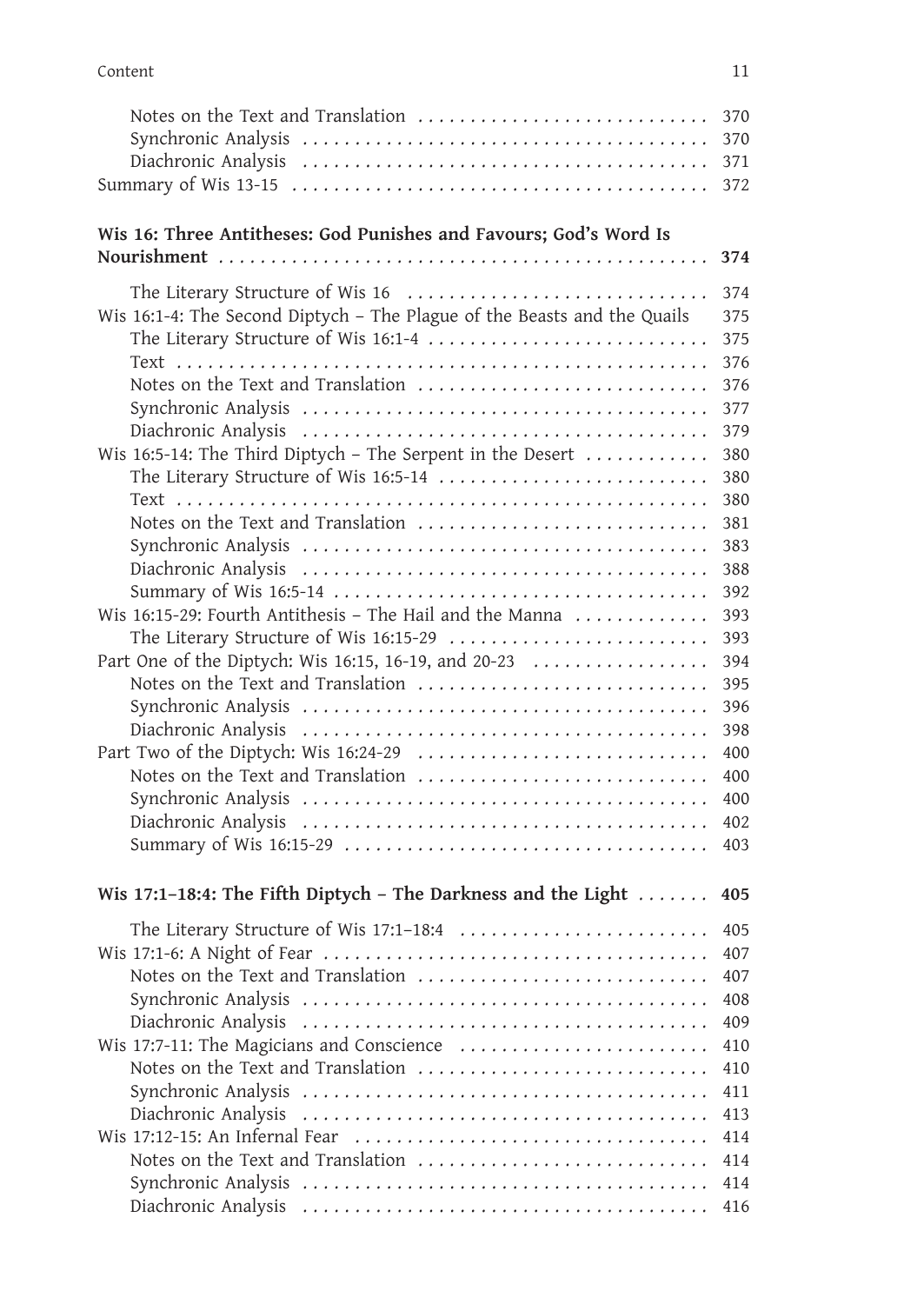| 12<br>Notes on the Text and Translation<br>Wis 18:1-4: Wisdom and Law, Light for the World<br>Notes on the Text and Translation<br>Wis 18:5-25: The Sixth Diptych – The Night of the Passover $\ldots \ldots$<br>The Literary structure of Wis 18:5-25<br>Notes on the Text and Translation<br>Wis 18:10-13: The Egyptians' Dirge<br>Notes on the Text and Translation<br>Wis 18:14-19: The Punishing Logos<br>Wis 18:20-25: The Trial of the Israelites and the Intercession of Aaron<br>Notes on the Text and Translation<br>Wis 19: The Seventh Diptych and the Creation Renewed<br>The Literary Structure of Wis 19<br>Wis 19:1-5: The Seventh Diptych; the Crossing of the Sea<br>Notes on the Text and Translation<br>Wis 19:6-12: The Crossing of the Sea and the Creation at the Service of<br>Notes on the Text and Translation |         |            |
|------------------------------------------------------------------------------------------------------------------------------------------------------------------------------------------------------------------------------------------------------------------------------------------------------------------------------------------------------------------------------------------------------------------------------------------------------------------------------------------------------------------------------------------------------------------------------------------------------------------------------------------------------------------------------------------------------------------------------------------------------------------------------------------------------------------------------------------|---------|------------|
|                                                                                                                                                                                                                                                                                                                                                                                                                                                                                                                                                                                                                                                                                                                                                                                                                                          |         |            |
|                                                                                                                                                                                                                                                                                                                                                                                                                                                                                                                                                                                                                                                                                                                                                                                                                                          | Content |            |
|                                                                                                                                                                                                                                                                                                                                                                                                                                                                                                                                                                                                                                                                                                                                                                                                                                          |         | 417<br>417 |
|                                                                                                                                                                                                                                                                                                                                                                                                                                                                                                                                                                                                                                                                                                                                                                                                                                          |         | 417        |
|                                                                                                                                                                                                                                                                                                                                                                                                                                                                                                                                                                                                                                                                                                                                                                                                                                          |         | 419<br>420 |
|                                                                                                                                                                                                                                                                                                                                                                                                                                                                                                                                                                                                                                                                                                                                                                                                                                          |         | 420<br>421 |
|                                                                                                                                                                                                                                                                                                                                                                                                                                                                                                                                                                                                                                                                                                                                                                                                                                          |         | 427        |
|                                                                                                                                                                                                                                                                                                                                                                                                                                                                                                                                                                                                                                                                                                                                                                                                                                          |         | 431        |
|                                                                                                                                                                                                                                                                                                                                                                                                                                                                                                                                                                                                                                                                                                                                                                                                                                          |         | 433        |
|                                                                                                                                                                                                                                                                                                                                                                                                                                                                                                                                                                                                                                                                                                                                                                                                                                          |         | 433        |
|                                                                                                                                                                                                                                                                                                                                                                                                                                                                                                                                                                                                                                                                                                                                                                                                                                          |         | 434        |
|                                                                                                                                                                                                                                                                                                                                                                                                                                                                                                                                                                                                                                                                                                                                                                                                                                          |         | 434        |
|                                                                                                                                                                                                                                                                                                                                                                                                                                                                                                                                                                                                                                                                                                                                                                                                                                          |         | 435<br>437 |
|                                                                                                                                                                                                                                                                                                                                                                                                                                                                                                                                                                                                                                                                                                                                                                                                                                          |         | 439        |
|                                                                                                                                                                                                                                                                                                                                                                                                                                                                                                                                                                                                                                                                                                                                                                                                                                          |         | 439        |
|                                                                                                                                                                                                                                                                                                                                                                                                                                                                                                                                                                                                                                                                                                                                                                                                                                          |         | 440        |
|                                                                                                                                                                                                                                                                                                                                                                                                                                                                                                                                                                                                                                                                                                                                                                                                                                          |         | 441        |
|                                                                                                                                                                                                                                                                                                                                                                                                                                                                                                                                                                                                                                                                                                                                                                                                                                          |         | 442        |
|                                                                                                                                                                                                                                                                                                                                                                                                                                                                                                                                                                                                                                                                                                                                                                                                                                          |         | 442        |
|                                                                                                                                                                                                                                                                                                                                                                                                                                                                                                                                                                                                                                                                                                                                                                                                                                          |         | 444        |
|                                                                                                                                                                                                                                                                                                                                                                                                                                                                                                                                                                                                                                                                                                                                                                                                                                          |         | 445<br>446 |
|                                                                                                                                                                                                                                                                                                                                                                                                                                                                                                                                                                                                                                                                                                                                                                                                                                          |         | 446        |
|                                                                                                                                                                                                                                                                                                                                                                                                                                                                                                                                                                                                                                                                                                                                                                                                                                          |         | 449        |
|                                                                                                                                                                                                                                                                                                                                                                                                                                                                                                                                                                                                                                                                                                                                                                                                                                          |         | 451        |
|                                                                                                                                                                                                                                                                                                                                                                                                                                                                                                                                                                                                                                                                                                                                                                                                                                          |         | 453        |
|                                                                                                                                                                                                                                                                                                                                                                                                                                                                                                                                                                                                                                                                                                                                                                                                                                          |         | 453        |
|                                                                                                                                                                                                                                                                                                                                                                                                                                                                                                                                                                                                                                                                                                                                                                                                                                          |         | 456        |
|                                                                                                                                                                                                                                                                                                                                                                                                                                                                                                                                                                                                                                                                                                                                                                                                                                          |         | 457        |
|                                                                                                                                                                                                                                                                                                                                                                                                                                                                                                                                                                                                                                                                                                                                                                                                                                          |         | 457<br>460 |
|                                                                                                                                                                                                                                                                                                                                                                                                                                                                                                                                                                                                                                                                                                                                                                                                                                          |         | 461        |
|                                                                                                                                                                                                                                                                                                                                                                                                                                                                                                                                                                                                                                                                                                                                                                                                                                          |         | 462        |
|                                                                                                                                                                                                                                                                                                                                                                                                                                                                                                                                                                                                                                                                                                                                                                                                                                          |         | 462        |
|                                                                                                                                                                                                                                                                                                                                                                                                                                                                                                                                                                                                                                                                                                                                                                                                                                          |         | 466        |
| Wis 19:13-17: Egyptians and Sodomites - The Civil Rights of the Jews of                                                                                                                                                                                                                                                                                                                                                                                                                                                                                                                                                                                                                                                                                                                                                                  |         |            |
|                                                                                                                                                                                                                                                                                                                                                                                                                                                                                                                                                                                                                                                                                                                                                                                                                                          |         | 469<br>469 |
|                                                                                                                                                                                                                                                                                                                                                                                                                                                                                                                                                                                                                                                                                                                                                                                                                                          |         | 470        |
|                                                                                                                                                                                                                                                                                                                                                                                                                                                                                                                                                                                                                                                                                                                                                                                                                                          |         | 472        |
| Wis 19:18-21 and 22: The Creation Renewed. The Book's Conclusion                                                                                                                                                                                                                                                                                                                                                                                                                                                                                                                                                                                                                                                                                                                                                                         |         | 475        |
| Notes on the Text and Translation                                                                                                                                                                                                                                                                                                                                                                                                                                                                                                                                                                                                                                                                                                                                                                                                        |         | 476        |